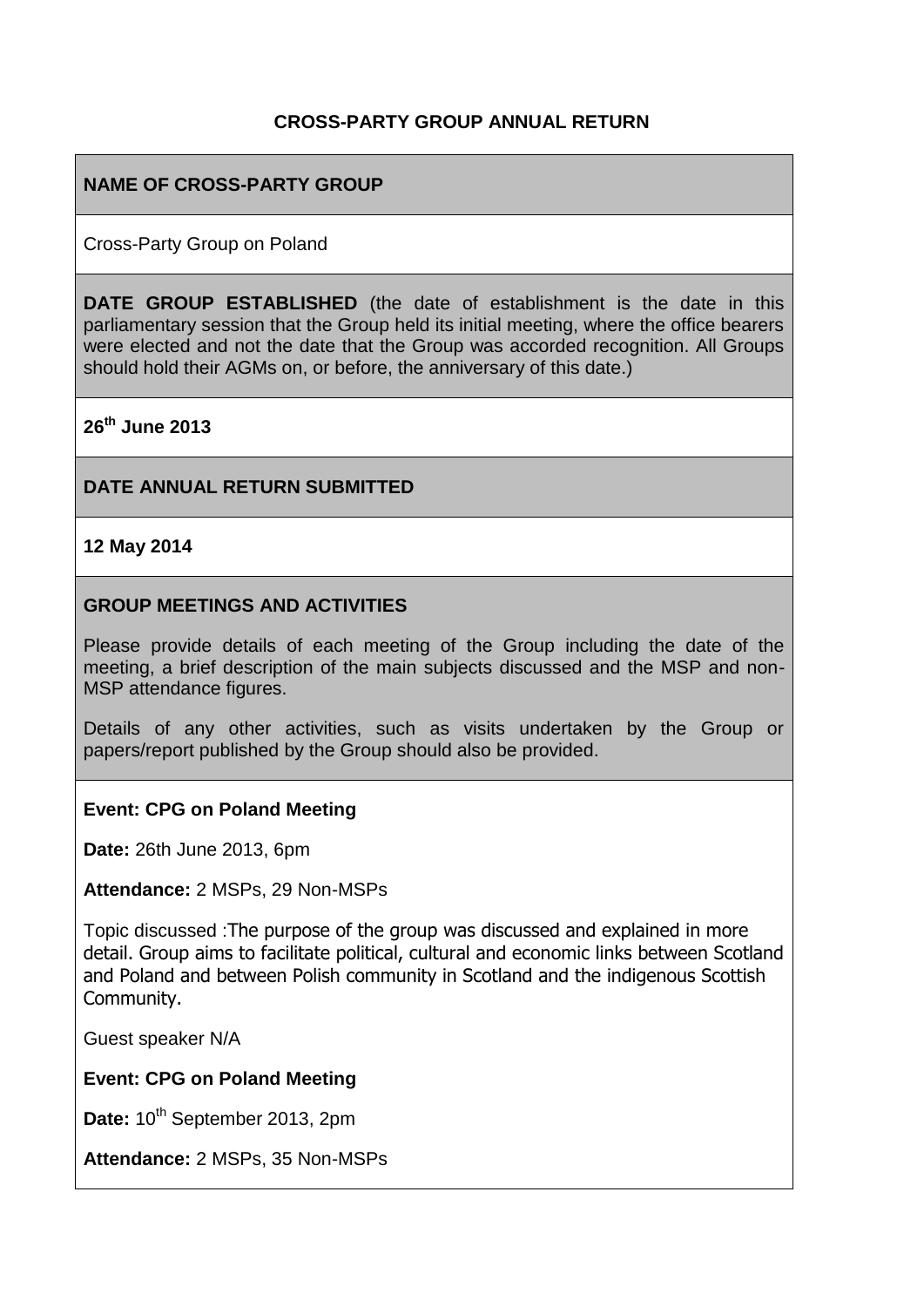Topic Discussed : Sub-group activities, organising an information event on the Referendum, Business Links with Poland and Education.

Guest speaker N/A

**Event:** A visit of Senator Andrzej Person / Meeting with MSP's and CPG Group **Members** 

**Date:** 18th July 2013

No information on attendance, topics discussed or Minutes, I was unable to obtain this information from Anne McTaggart's office.

# **Event: CPG on Poland Meeting**

**Date:** 11 December , 2013, 5:30

**Attendance:** 1 MSP's, 28 Non-MSP's

Topics discussed: Higher Education Qualifications, a number of initiatives that can promote Polish Scottish Business links, Future of the Polish Ex-Serviceman Club, Polish Cultural Initiatives includin Polish Scottish Heritage Project and Scottish Polish Cultural Association's initiatives and problems with obtaining information from the Electoral Commission.

## **Event: CPG on Poland Meeting and Extraordinary AGM**

**Date: Event:** 26 March 2014

Attendance: 2 MSP's, 39 Non- MSP's

Guest speakers: Michael Dembinski – British Polish Chamber of Commerce, John McLaughlin – Polish Fife Education Trust

Topics discussed: Voting Rights for Polish Citizens living in Scotland, Polish Scottish Business links, Bilingualism Matters Campaign, Polish Scottish Heritage Project, Polish Events at the Fringe Festival, Polish Ex-Serviceman Club.

# **MSP MEMBERS OF THE GROUP**

Please provide names of all MSP members of the Group. Note that only names need to be provided, no party designation or other information is required.

Jean Urquhart MSP, Anne McTaggart MSP, John Lamont MSP, Elaine Smith MSP, Richard Simpson MSP, Claire Baker MSP, Drew Smith MSP, Mark Griffin MSP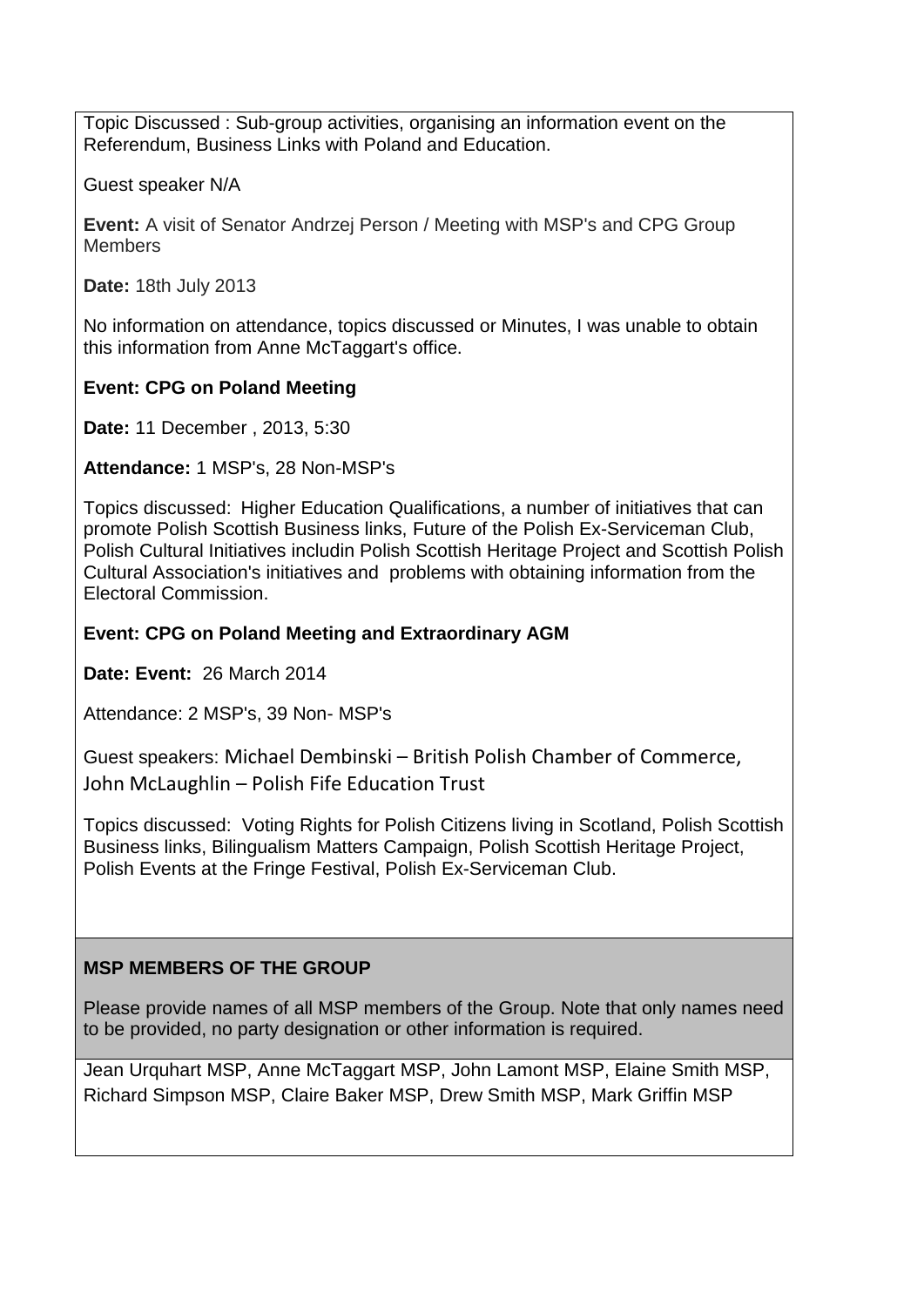# **NON-MSP MEMBERS OF THE GROUP**

For organisational members please provide only the name of the organisation, it is not necessary to provide the name(s) of individuals who may represent the organisation at meetings of the Group.

| <b>Individuals</b> | Lewis Ritchie                                                                                                                                                                                                                                                                                                                                                                                                                                                                                                                                                                                                                                                                                                                                                                                                                                                                                                                                                                                                                                                                                     |
|--------------------|---------------------------------------------------------------------------------------------------------------------------------------------------------------------------------------------------------------------------------------------------------------------------------------------------------------------------------------------------------------------------------------------------------------------------------------------------------------------------------------------------------------------------------------------------------------------------------------------------------------------------------------------------------------------------------------------------------------------------------------------------------------------------------------------------------------------------------------------------------------------------------------------------------------------------------------------------------------------------------------------------------------------------------------------------------------------------------------------------|
| Organisations      | <b>Organisation</b><br><b>Polish Cultural Festival Asociation, Polish Inverness Polish</b><br>Association, Association for Migrant Integration, Consulate<br>General of the Republic of Poland in Edinburgh, Scottish Polish<br><b>Cultural Association, Scottish Family Business Association,</b><br>Polish Professionals Forum, Emito.net, Polish Family Support<br>Centre, Anderson Strathern Solicitors, Polish Language and<br>Literature, University of of Glasgow, Frederic Chopin Polish<br>Centre for Culture and Education in Edinburgh, The European<br>Movement in Scotland, No Boundaries School (Polish Saturday<br>school), Polish Business Chamber in Scotland, Perth Polish<br>Saturday School, FENIKS Counselling, Personal Development<br>and Support Services, Polish Saturday School at Polish Ex-<br>Serviceman Club, Part of Art Gallery, Up Up Ltd, Sikorski Club<br>Glasgow, Scotsbarszcz Magazine, Edinburgh World Heritage,<br>Process Work, Gillespie Macandrew LLP, Polish Hub, Police<br>Scotland, Gazeta Polonijna, Polish Chamber of Commerce,<br>Universal Arts. |

## **GROUP OFFICE BEARERS**

Please provide names for all office bearers. The minimum requirement is that two of the office bearers are MSPs and one of these is Convener – beyond this it is a matter for the Group to decide upon the office bearers it wishes to have. It is permissible to have more than one individual elected to each office, for example, coconveners or multiple deputy conveners.

| Convener               | Jean Urquhart MSP                                      |
|------------------------|--------------------------------------------------------|
| <b>Deputy Convener</b> | Anne McTaggart MSP                                     |
| Secretary              | Joanna Zawadzka / Polish Cultural Festival Association |
| Treasurer              | N/A                                                    |